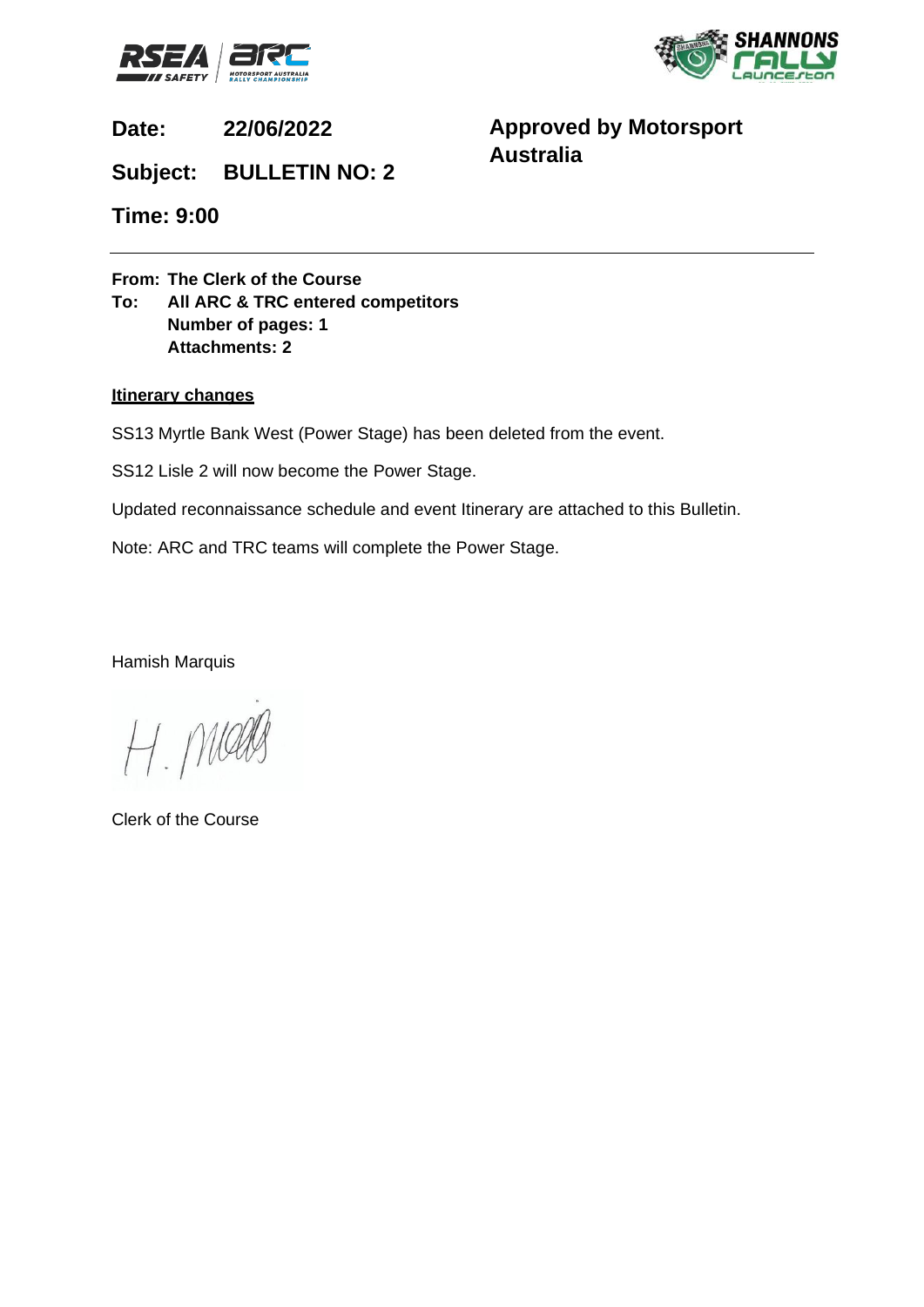



| Version 2.0 as at       | 22/06/2022                               |                     | LAUNCESEON<br>25-26 JUNE 2022 |              |                                 |                |         |
|-------------------------|------------------------------------------|---------------------|-------------------------------|--------------|---------------------------------|----------------|---------|
| <b>Stage</b><br>TC/SS   | Location                                 | SS<br>km            | Liaison<br><b>km</b>          | Total<br>km. | <b>Target</b><br><b>Time</b>    | 1st Car<br>Due | Section |
| <b>Ceremonial Start</b> |                                          |                     |                               |              | Friday 24/06/2022 Sunrise 07:38 |                |         |
|                         | <b>Ceremonial Start &amp; Rally Show</b> |                     | Staging Area opens            |              |                                 | 16:30          |         |
|                         | at Civic Square                          |                     | Ceremonial Start commences    |              |                                 | 17:00          |         |
|                         |                                          |                     | Ceremonial Start concludes    |              |                                 | 19:00          |         |
|                         |                                          | <b>Sunset 16:49</b> |                               |              |                                 |                |         |

|                 | Start Heat 1 (Section 1 & 2)                                         |                                                                                           | Saturday 25/06/2022 Sunrise 07:38        |          |      |                     |                      |  |
|-----------------|----------------------------------------------------------------------|-------------------------------------------------------------------------------------------|------------------------------------------|----------|------|---------------------|----------------------|--|
|                 | Distance to next refuel                                              | (32.68)                                                                                   | (45.59)                                  | (78.27)  |      |                     |                      |  |
| $\pmb{0}$       | Start - Invermay                                                     |                                                                                           |                                          |          |      | 8:30                |                      |  |
| 1               |                                                                      |                                                                                           | 37.39                                    | 37.39    | 0:45 | 9:15                |                      |  |
| SS <sub>1</sub> | <b>South Retreat 1</b>                                               | 20.39                                                                                     |                                          |          |      | 9:18                |                      |  |
| 2               |                                                                      |                                                                                           | 2.70                                     | 23.09    | 0:27 | 9:45                |                      |  |
| SS <sub>2</sub> | <b>North Retreat 1</b>                                               | 12.29                                                                                     |                                          |          |      | 9:48                |                      |  |
| <b>RZ</b>       | <b>Remote Refuel - Lebrina</b>                                       |                                                                                           | [5.50]                                   | [17.79]  |      |                     |                      |  |
| $\mathbf 1$     | Distance to next refuel                                              | (23.16)                                                                                   | (58.90)                                  | (82.06)  |      |                     | Section <sub>1</sub> |  |
| 3               |                                                                      |                                                                                           | 17.15                                    | 29.44    | 0:40 | 10:28               |                      |  |
| SS3             | <b>Lonestar Ridge 1</b>                                              | 23.16                                                                                     |                                          |          |      | 10:31               |                      |  |
| 3A              | Flexi-Service Holding IN                                             |                                                                                           | 47.25                                    | 70.41    | 1:22 | 11:53               |                      |  |
| 3B              | Flexi-Service Holding OUT / Service IN                               | Note: Crews have a maximum of 15 mins to<br>move their car into service from holding area |                                          |          |      |                     |                      |  |
|                 | <b>Service A</b>                                                     | (55.84)                                                                                   | (104.49)                                 | (160.33) | 0:30 |                     |                      |  |
| <b>RZ</b>       | <b>Service Park Refuel</b>                                           |                                                                                           |                                          |          |      |                     |                      |  |
| $\overline{2}$  | Distance to next refuel                                              | (32.68)                                                                                   | (45.59)                                  | (78.27)  |      |                     |                      |  |
| 3C              | Service OUT / Regroup IN                                             |                                                                                           |                                          |          |      | 12:38 E             |                      |  |
|                 | Regroup                                                              |                                                                                           |                                          |          |      |                     |                      |  |
| 3D              | Regroup OUT                                                          |                                                                                           |                                          |          |      | 12:58               |                      |  |
| 4               |                                                                      |                                                                                           | 37.39                                    | 37.39    | 0:45 | 13:43               |                      |  |
| SS4             | <b>South Retreat 2</b>                                               | 20.39                                                                                     |                                          |          |      | 13:46               |                      |  |
| 5               |                                                                      |                                                                                           | 2.70                                     | 23.09    | 0:27 | 14:13               |                      |  |
| SS <sub>5</sub> | <b>North Retreat 2</b>                                               | 12.29                                                                                     |                                          |          |      | 14:16               |                      |  |
| <b>RZ</b>       | Remote Refuel - Lebrina                                              |                                                                                           | [5.50]                                   | [17.79]  |      |                     |                      |  |
| $\mathbf{3}$    | Distance to next refuel                                              | (23.16)                                                                                   | (58.90)                                  | (82.06)  |      |                     |                      |  |
| 6               |                                                                      |                                                                                           | 17.15                                    | 29.44    | 0:40 | 14:56               | Section <sub>2</sub> |  |
| SS6             | <b>Lonestar Ridge 2</b>                                              | 23.16                                                                                     |                                          |          |      | 14:59               |                      |  |
| 6A              | Flexi-Service Holding IN                                             |                                                                                           | 47.25                                    | 70.41    | 1:22 | 16:21               |                      |  |
| 6B              | Flexi-Service Holding OUT / Service IN                               |                                                                                           | Note: Crews have a maximum of 60 mins to |          |      |                     |                      |  |
|                 |                                                                      | move their car into service from holding area                                             |                                          |          |      |                     |                      |  |
|                 | <b>Service B</b>                                                     | (55.84)                                                                                   | (104.49)                                 | (160.33) | 2:00 |                     |                      |  |
| 6C              | Service OUT /Parc Ferme IN                                           |                                                                                           |                                          |          |      | 18:21 E             |                      |  |
|                 | All (classified) cars must be returned to Parc Fermé no later than - |                                                                                           |                                          |          |      | 23:00               |                      |  |
|                 | <b>Heat 1 Totals</b>                                                 | 111.68                                                                                    | 208.98                                   | 320.66   |      | <b>Sunset 16:49</b> |                      |  |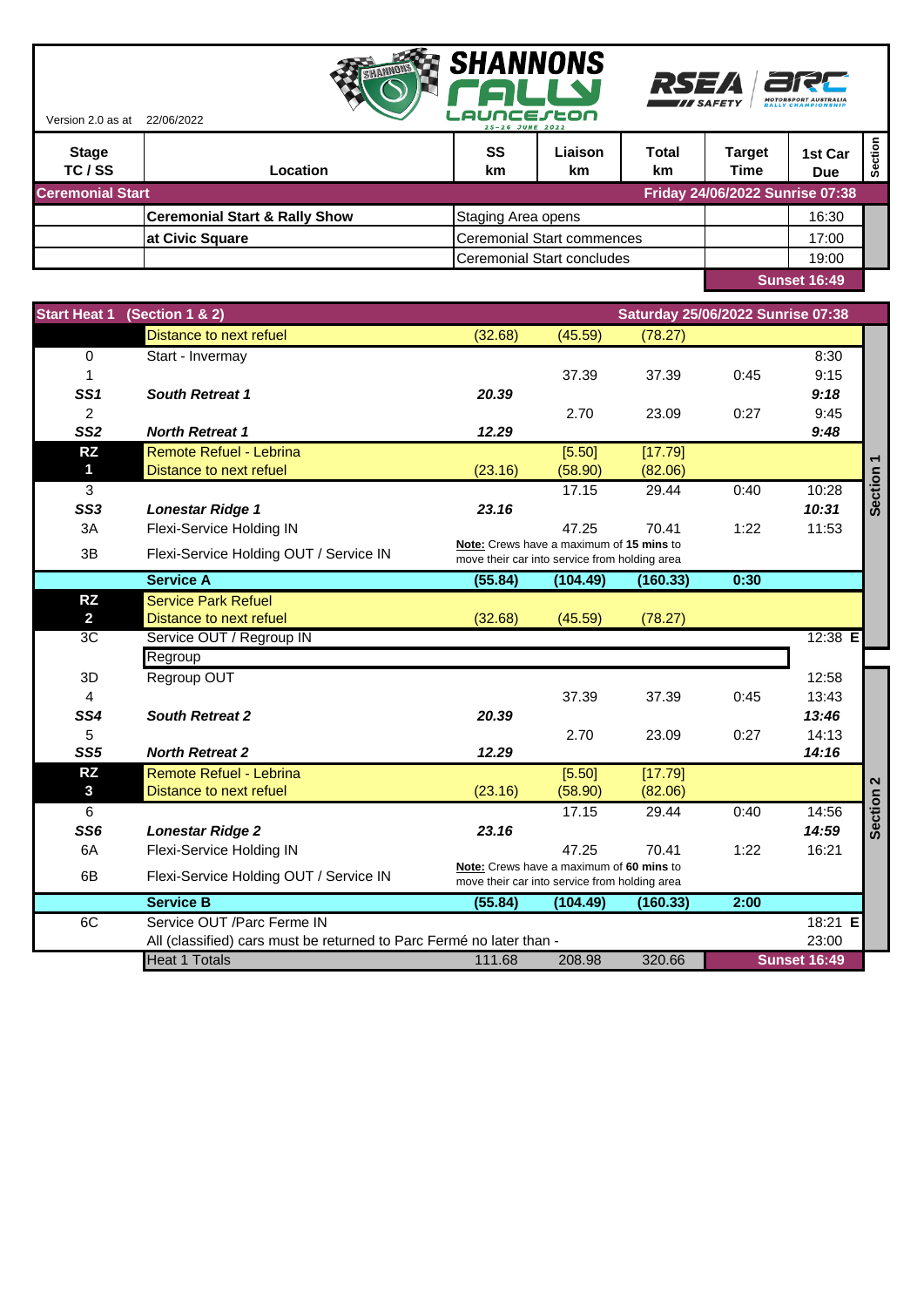



**Section**

**Section 3**

**Section 4**

**Section 5**

**Sunset 16:49** 

| Version 2.0 as at 22/06/2022 |                                        | AUNCESŁON<br>25-26 JUNE 2022                                                              |               |                                 | <i>w</i> safeit              | <b>RALLY CHAMPIONSHIP</b> |  |
|------------------------------|----------------------------------------|-------------------------------------------------------------------------------------------|---------------|---------------------------------|------------------------------|---------------------------|--|
| <b>Stage</b><br>TC/SS        | Location                               | SS<br>km                                                                                  | Liaison<br>km | <b>Total</b><br>km              | <b>Target</b><br><b>Time</b> | 1st Car<br><b>Due</b>     |  |
| <b>Start Heat 2</b>          | (Sections 3, 4 and 5)                  |                                                                                           |               | Sunday 26/06/2022 Sunrise 07:38 |                              |                           |  |
| 6D                           | Parc Ferme OUT / Service IN            |                                                                                           |               |                                 |                              | 7:00                      |  |
|                              | <b>Service C</b>                       | (0.00)                                                                                    | (0.00)        | (0.00)                          | 0:15                         |                           |  |
| <b>RZ</b>                    | <b>Service Park Refuel</b>             |                                                                                           |               |                                 |                              |                           |  |
| 4                            | Distance to next refuel                | (24.96)                                                                                   | (77.11)       | (102.07)                        |                              |                           |  |
| 6E                           | Service OUT                            |                                                                                           |               |                                 |                              | 7:15                      |  |
| $\overline{7}$               |                                        |                                                                                           | 40.09         | 40.09                           | 0:50                         | 8:05                      |  |
| SS7                          | <b>Springfield South 1</b>             | 17.03                                                                                     |               |                                 |                              | 8:08                      |  |
| 8                            |                                        |                                                                                           | 18.36         | 35.39                           | 0:42                         | 8:50                      |  |
| SS8                          | <b>Hoopers Rd 1</b>                    | 7.93                                                                                      |               |                                 |                              | 8:53                      |  |
| <b>RZ</b>                    | <b>Remote Refuel - Lebrina</b>         |                                                                                           | [18.66]       | [26.59]                         |                              |                           |  |
| $5\phantom{.0}$              | Distance to next refuel                | (14.51)                                                                                   | (52.45)       | (66.96)                         |                              |                           |  |
| 9                            |                                        |                                                                                           | 30.17         | 38.10                           | 0:50                         | 9:43                      |  |
| SS9                          | Lisle 1                                | 14.51                                                                                     |               |                                 |                              | 9:46                      |  |
| <b>9A</b>                    | Flexi-Service Holding IN               |                                                                                           | 40.94         | 55.45                           | 1:05                         | 10:51                     |  |
| 9B                           | Flexi-Service Holding OUT / Service IN | Note: Crews have a maximum of 15 mins to<br>move their car into service from holding area |               |                                 |                              |                           |  |
|                              | <b>Service D</b>                       | (39.47)                                                                                   | (129.56)      | (169.03)                        | 0:30                         |                           |  |
| <b>RZ</b>                    | <b>Service Park Refuel</b>             |                                                                                           |               |                                 |                              |                           |  |
| 6                            | Distance to next refuel                | (24.96)                                                                                   | (77.11)       | (102.07)                        |                              |                           |  |
| 9C                           | Service OUT - Regroup IN               |                                                                                           |               |                                 |                              | 11:36 E                   |  |
|                              | Regroup                                |                                                                                           |               |                                 |                              |                           |  |
| 9D                           | Regroup OUT                            |                                                                                           |               |                                 |                              | 11:56                     |  |
| 10                           |                                        |                                                                                           | 40.09         | 40.09                           | 0:50                         | 12:46                     |  |
| <b>SS10</b>                  | <b>Springfield South 2</b>             | 17.03                                                                                     |               |                                 |                              | 12:49                     |  |
| 11                           |                                        |                                                                                           | 18.36         | 35.39                           | 0:42                         | 13:31                     |  |
| <b>SS11</b>                  | <b>Hoopers Rd 2</b>                    | 7.93                                                                                      |               |                                 |                              | 13:34                     |  |
| <b>RZ</b>                    | Remote Refuel - Lebrina                |                                                                                           | [18.66]       | [26.59]                         |                              |                           |  |

Distance to next refuel (14.51) (52.45) (66.96)

Heat 2 Totals 78.94 259.02 337.96

**Note: Early check-in allowed where "1st Car Due" time shows "E"**

Power Stage Regroup

**7**

11A Power Stage Regroup IN 18.66 26.59 0:50 14:24

11B Power Stage Regroup OUT **15:09** Power Stage Regroup OUT 12 11.41 11.41 0:15 15:24 *SS12 Lisle 2 (Power Stage) 14.51 15:27* 12A End of Event - Parc Ferme Podium IN 40.94 55.45 1:05 16:32 **E**

**Totals of the Rally SS Liaison Total % Heat 1, 25 June (Sections 1 & 2)** 111.68 208.98 320.66 35% **Heat 2, 26 June (Sections 3, 4 & 5)** 78.94 259.02 337.96 23% **Totals - 12 SS** 190.62 468.00 658.62 29%

Podium 17:30